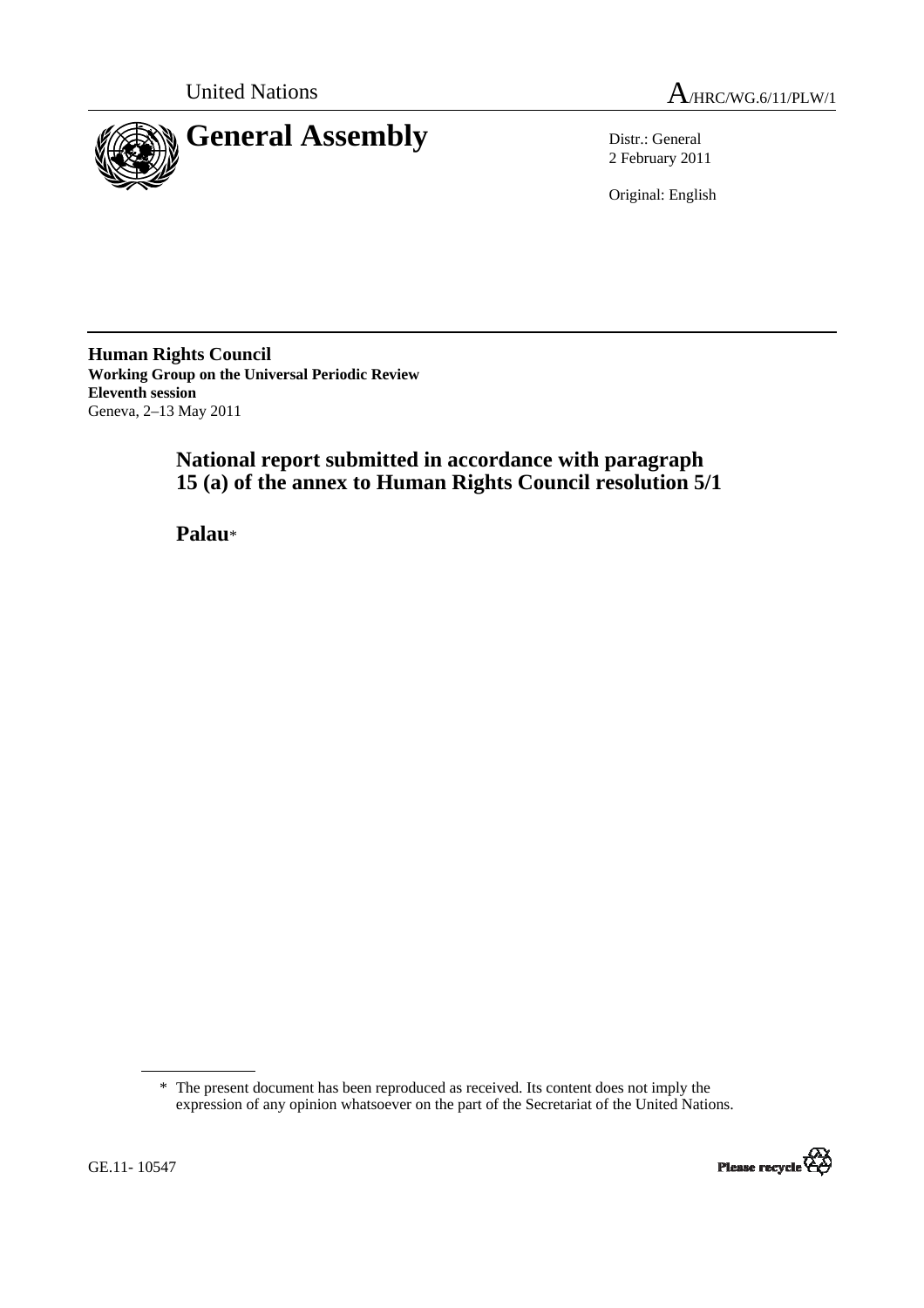# **List of Abbreviations/Acronyms**

| 1.  | <b>UPR</b>      | Universal Periodic Review                                                            |
|-----|-----------------|--------------------------------------------------------------------------------------|
| 2.  | <b>HRC</b>      | Human Rights Council                                                                 |
| 3.  | <b>PIFS</b>     | Pacific Islands Forum Secretariat                                                    |
| 4.  | <b>SPC</b>      | Secretariat of the Pacific Community                                                 |
| 5.  | <b>RRRT</b>     | Regional Rights Resource Team                                                        |
| 6.  | NGO             | None Government Organization                                                         |
| 7.  | WG              | <b>Working Group</b>                                                                 |
| 8.  | <b>CRC</b>      | Convention on the Rights of the Child                                                |
| 9.  | <b>MDG</b>      | Millennium Development Goals                                                         |
| 10. | <b>USD</b>      | <b>United States Dollar</b>                                                          |
| 11. | <b>PNC</b>      | Palau National Code                                                                  |
| 12. | <b>VOCA</b>     | Victims of Crime Assistance                                                          |
| 13. | <b>CRPD</b>     | Convention on the Rights of People with Disabilities                                 |
| 14. | UN ESCAP        | United Nations Economic and Social Commission for Asia and<br>Pacific                |
| 15. | <b>MOH</b>      | Ministry of Health                                                                   |
| 16. | <b>HIV/AIDS</b> | Human Immunodeficiency Virus/Acquired Immune Deficiency<br>Syndrome                  |
| 17. | <b>STI</b>      | <b>Sexually Transmitted Infections</b>                                               |
| 18. | <b>PMTCT</b>    | Preventing Mother to Child Transmission                                              |
| 19. | <b>CEDAW</b>    | Convention on the Elimination of All Forms of Discrimination<br><b>Against Women</b> |
| 20. | <b>FOI</b>      | Freedom of Expression                                                                |
| 21. | <b>PAN</b>      | Protected Area Network                                                               |
| 22. | <b>UNCCD</b>    | United Nations Convention to Combat Desertification                                  |
| 23. | <b>SLM/MSP</b>  | Sustainable Land Management Sized Project                                            |
| 24. | <b>MTDS</b>     | Medium Term Development Strategy                                                     |
| 25. | <b>GEF</b>      | <b>Global Environment Facility</b>                                                   |
| 26. | <b>NAP</b>      | National Action Plan                                                                 |
| 27. | <b>OERC</b>     | Office of the Environmental Response and Coordination                                |
| 28. | <b>UNFCCC</b>   | United Nations Framework Convention on Climate Change                                |
| 29. | <b>GEM</b>      | Green Energy Micronesia                                                              |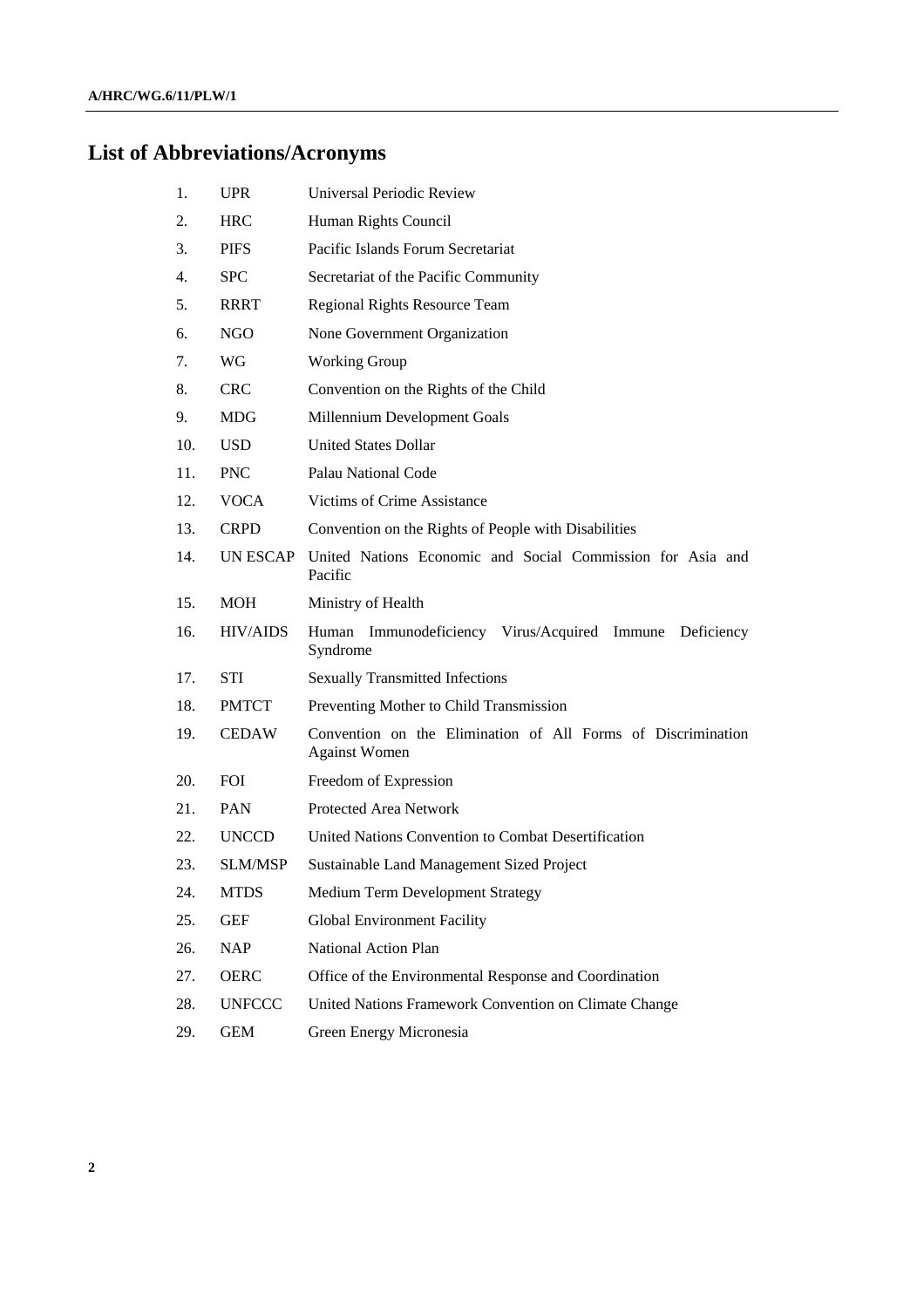# **I. Methodology and consultation**

1. In 2006, the Universal Periodic Review (UPR) was created as a new UN mechanism designed to monitor and review human rights records in each Member State. The Republic of Palau was selected by the Human Rights Council (HRC) of the United Nations to submit its report on 01 February 2011 and will be reviewed in Geneva on 03 May 2011.

2. A three-member technical advisory team from the Pacific Islands Forum Secretariat (PIFS), Secretariat of the Pacific Community's Regional Rights Resource Team (SPC-RRRT) and the Office of the High Commissioner for Human Rights (OHCHR) conducted an in-country training consultation on the UPR process on 16 - 20 August 2010. Workshop participants included Government Directors, Division Chiefs and representatives of Non-Government Organizations (NGOs) and civil society.

3. As a result of the training consultations, it was recommended that a Government Task Force be established to take charge of the State Report. The NGO report would be the responsibility of the NGO Task Force.

4. Pursuant to *Executive Order No. 285*, H.E. President Johnson Toribiong established a Universal Periodic Review Task Force comprised of Government Directors, Division Chiefs, Program Managers and Agency Heads. The Executive Order authorized the Task Force to prepare, coordinate, consult and submit the Report. The Minister of State chaired the UPR Task Force with the assistance of the Chief of Staff of the Office of the President as the Vice Chair.

5. The Working Group (WG) was established at the first UPR Task Force meeting with the aim of overseeing specific Human Rights issues relevant to their Ministries/Agencies.

6. The Ministry of State was charged with the responsibility of initiating and coordinating consultation as well as making available staffing and other resources as requested by the Task Force. Briefings and preparatory work were undertaken with Government Ministries and Agencies.

7. A public forum on Cultural Policy and Human Rights, spearheaded by the Ministry of Community and Cultural Affairs, in collaboration with the UPR Task Force and assistance from the Pacific Islands Forum Secretariat, was held at the Cultural Center for all stakeholders from Government, NGOs and Civil Society.

# **II. Background**

## **A. Overview**

8. The Republic of Palau is the westernmost group of the Caroline Islands in Micronesia, lying almost equidistant from the Philippines to the west, Papua New Guinea to the south, and Guam to the northeast. Comprised of over 340 islands, Palau has a total land mass of 188 square miles and a maritime exclusive economic zone of 237,830 square miles.

9. There are three indigenous languages in Palau: Palauan, spoken on the main islands, Sonsorolese and Tobian, spoken in the Southwest Islands. The Palauan language is spoken by most people with both English and Palauan being the official languages of government.

10. Christianity was introduced by Spanish missionaries in the early years of European contact. Today, 99 per cent of residents are affiliated with an organized religion, including: the Roman Catholic (49 per cent); the Protestant (23 per cent); the Modekngei religion (9 per cent); the Seventh Day Adventist (5 per cent); and several smaller denominations.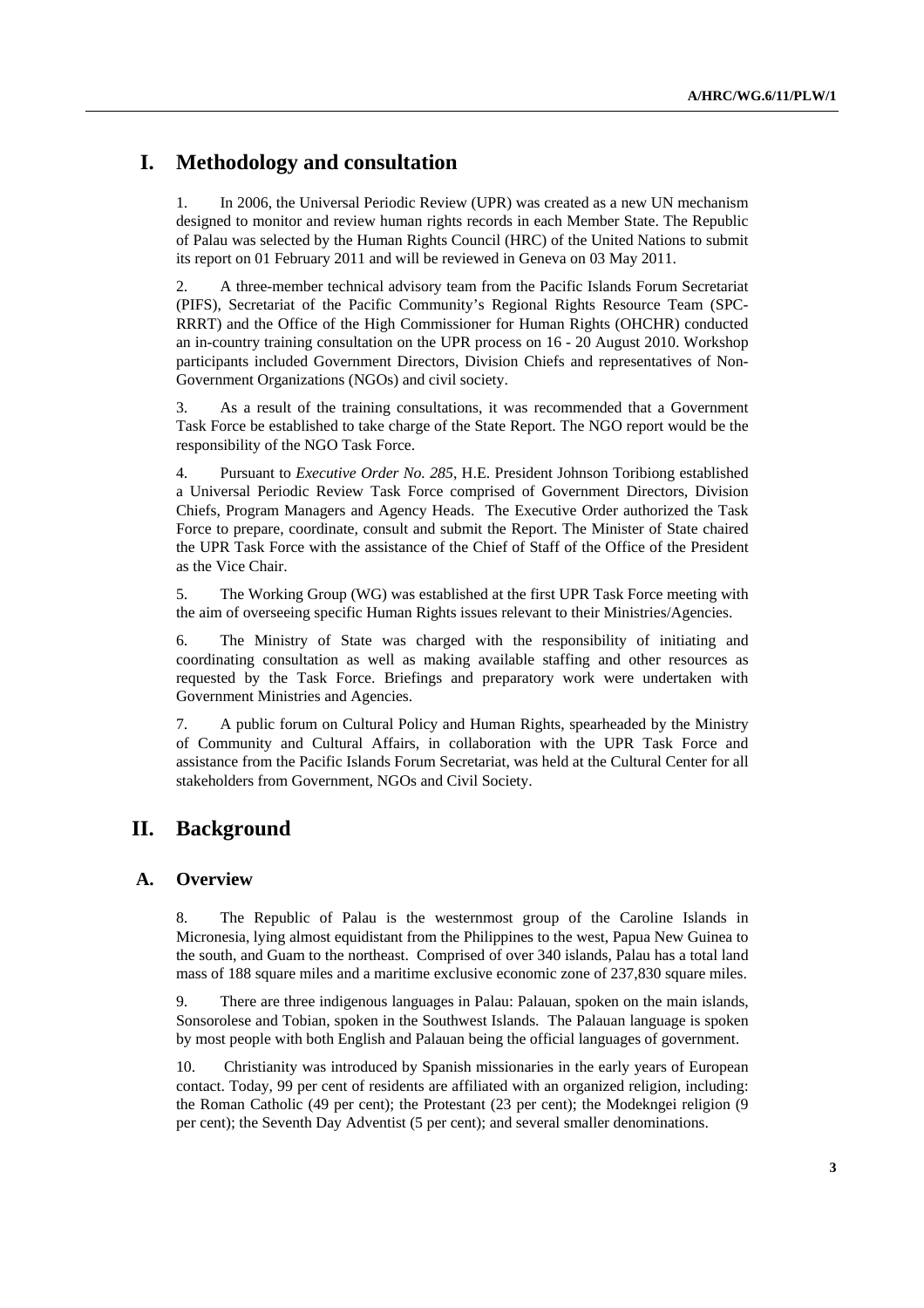11. Palau approved its constitution in 1981. After eight referenda and an amendment to the Palau Constitution, the Compact of Free Association with the United States went into effect on October 1, 1994, marking Palau's emergence from trusteeship to independence.

#### **B. System of Government**

12. Palau is a democratic republic with directly-elected executive and bicamerallegislative branches. General elections take place every four years, to elect the president, vice president and members of Congress.

13. The Palau National Congress (Olbiil Era Kelulau) has two houses (The Senate and the House of Delegates). The Senate has 13 members elected nationwide. The House of Delegates has 16 members one from each of Palau's 16 states. Each state also elects its own governor and legislators.

14. The President of Palau is both head of state and head of government.

15. Executive power is duly established under *Art VIII, §1-14* of the Palau Constitution. The legislative power is vested in the Palau National Congress and duly established under *Art IX, §1-17* of the Palau Constitution.

16. The establishment and functions of the judiciary are provided for under *Art X, §1-14*. The judiciary is comprised of the Supreme Court and its Appellate Division, the National Court, the Court of Common Pleas and the Land Court. The judiciary is independent of the executive and the legislative branches.

17. In November 2008, Palauans elected a new President, Johnson Toribiong, and Vice President, Kerai Mariur. They took office on 15 January 2009. The same election brought sweeping changes to the legislature and approved more than 20 amendments to the Constitution.

18. The Council of Chiefs, which is comprised of the highest traditional chief from each of the 16 states, acts as advisory body to the President. The Council is consulted on matters concerning traditional laws and customs. The recognition of the Council of Chiefs as an advisory body to the President is provided for under *Art VIII, §6* of the Palau Constitution.

### **C. Constitution**

19. The Constitution of the Republic of Palau is the supreme law of the nation. It establishes the fundamental rights of every citizen and the powers of government; ensures checks and balances among the three separate independent branches, that government power will not exceed its jurisdiction; and gives recognition to traditional rights. Any law, act of government or agreement to which the Government of Palau is a party shall not conflict with this Constitution and shall be invalid to the extent of such conflict.

### **D. Language**

20. *Art XIII, §1* of the Palau Constitution states that the Palauan traditional language is the national language, and both Palauan and English are the official languages. According to recent amendments to this Article of the Palau Constitution, if there is a conflict between Palauan and English interpretations of the Constitution, the Palauan version shall prevail and the *Olbiil Era Kelulau* (Palau National Congress) determines the appropriate use of each language.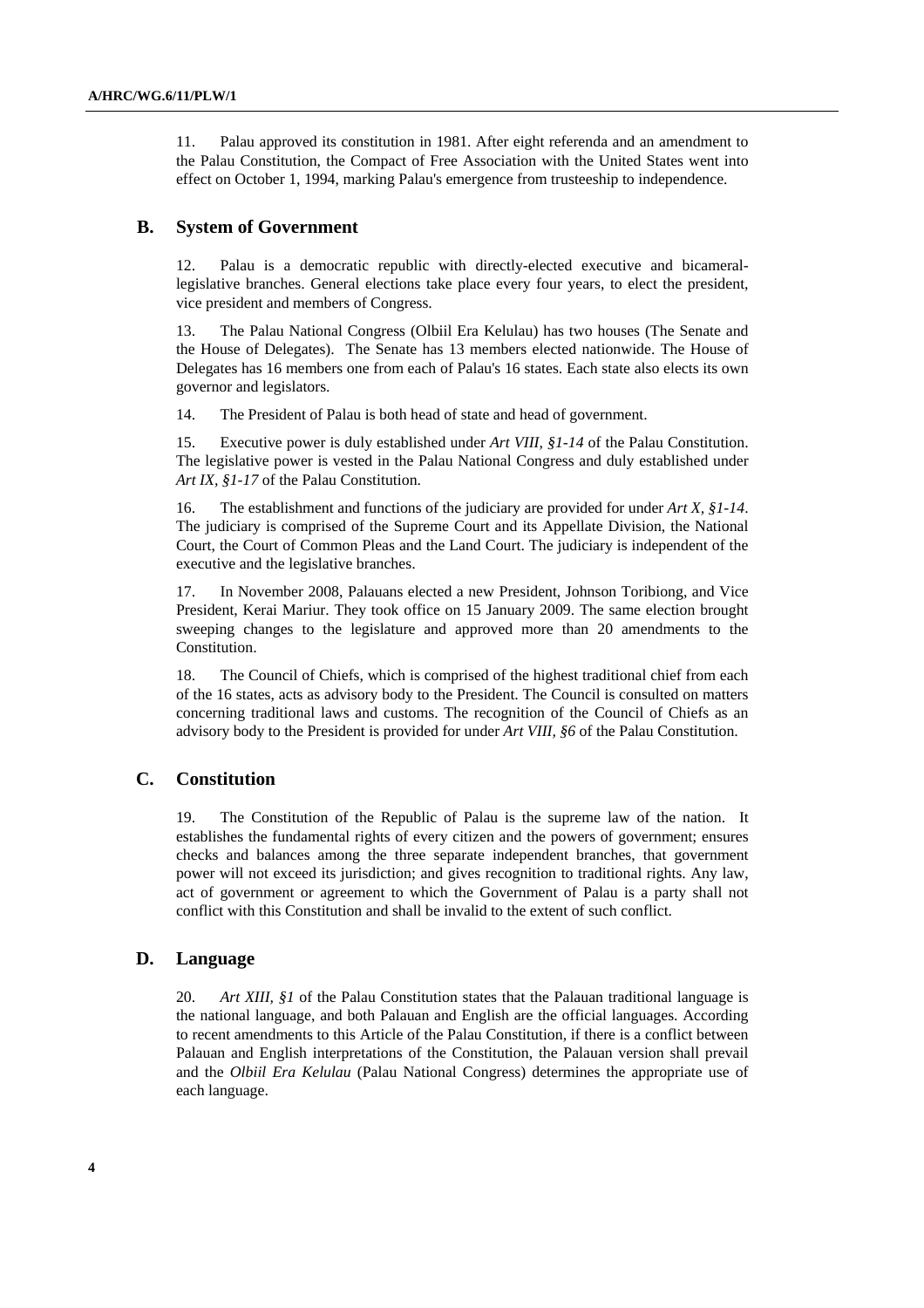#### **E. Population**

21. The population in 2005 was 19,907 persons, of whom 14,685 (74 per cent) were ethnic Palauan and 5,272 (26 per cent) were non-Palauan (Census 2005). Most non-Palauan residents are foreign workers from the Philippines and other Asian countries (81 per cent).

#### **F. Basic Needs Poverty Line (BNPL)**

22. According to the ADB-Country Partnership Strategy PALAU 2009-2013, 25per cdent of the population is below the national basic needs poverty line. The depth of poverty is similar to the regional average. Income distribution across Palau is fairly even. A recent survey conducted by the Ministry of Finance (2009) found that, out of the 4,000 households surveyed, the average household income was USD 6,000.

#### **G. International Human Rights Obligations**

23. *Art IX, §5(7)* of the Palau Constitution gives the power to the *Olbiil Era Kelulau* (the Palau National Congress) to ratify treaties by a vote of a majority of the members of each house.

24. On 04 August 1995, Palau acceded to the Convention on the Rights of the Child (CRC). This is the only Human Rights Convention to which Palau has acceded. Subsequently, Palau has taken an active role in regional and global forums on children and social development. Palau has endorsed the Beijing Declaration, the Millennium Development Goals (MDG) and the World Fit for Children goals at the highest policy levels and uses these documents to guide national development.

25. Palau continues to review and consider the other eight human rights treaties.

#### **H. National Human Rights Institution**

26. Palau is currently undergoing further consultation on the establishment of its human rights institution.

#### **I. Human Rights**

27. Palau has a good human rights record as evidenced by mainly free and fair democratic elections, respect for the rule of law and an independent and functioning judiciary system. As with many other countries, Palau's challenges continue in the areas of climate change, environment degradation, disparity of social and economic well-being, alcohol and substance abuse, high mortality rate affected by non-communicable diseases, limited access and opportunities of vulnerable groups and persons with disabilities, employment protection for local Palauan workers, domestic violence and human trafficking, with reports of incidents of abuse and discrimination against some foreign workers.

28. *Art IV, §2* of the Constitution of the Republic of Palau guarantees Freedom of Expression or Press.

29. The Constitution of the Republic of Palau and the Universal Declaration of Human Rights are used as the guiding tools for the development of human rights laws in Palau.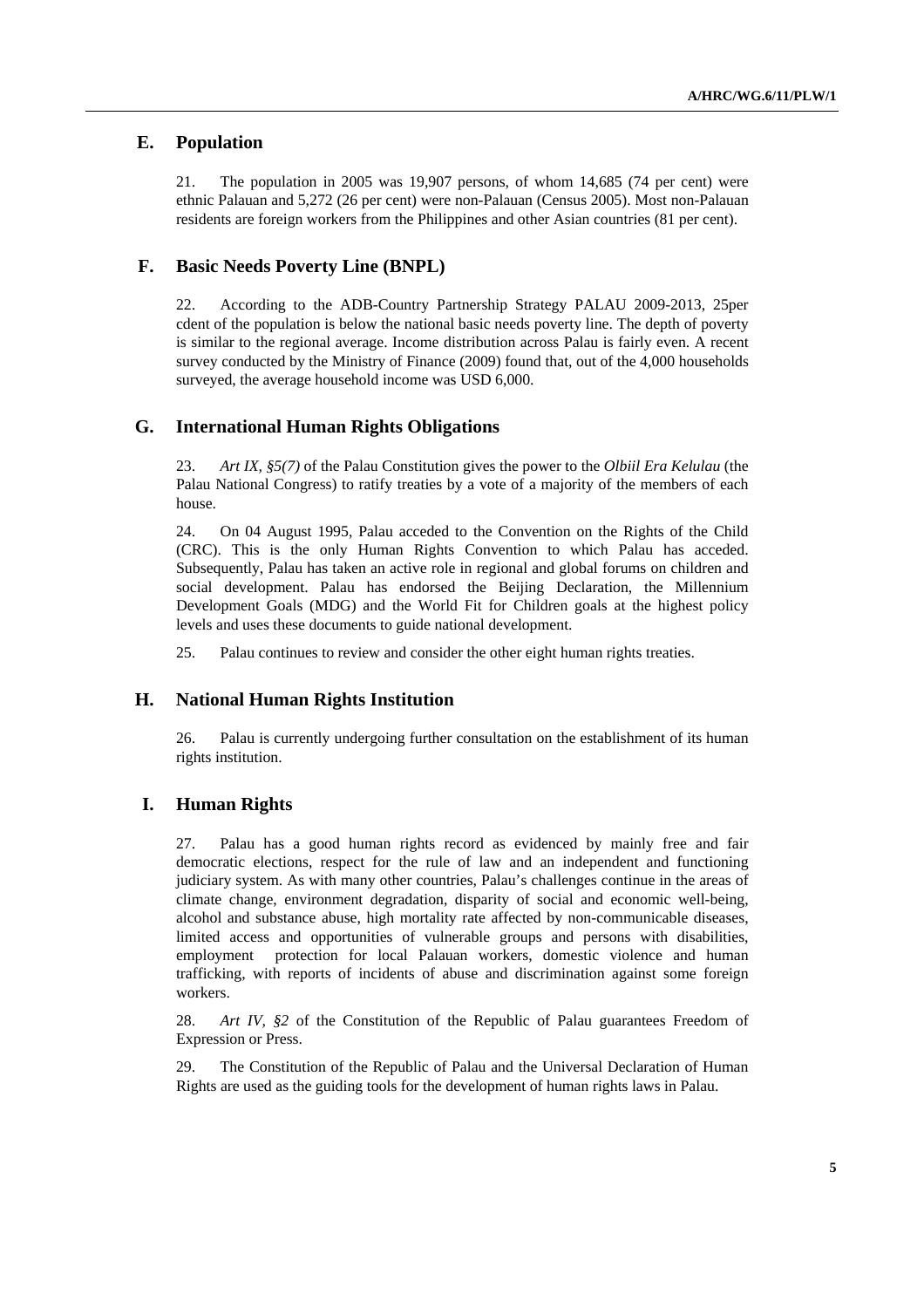# **III. Promotion and protection of human rights**

#### **A. The Constitution**

- 30. The Constitution of Palau guarantees its citizens:
	- freedom of conscience or of philosophical or religious belief
	- the freedom of expression or press
	- the right to peaceful assembly
	- the right to be secure in his person, house, papers and effects against entry, search and seizure
	- equality under the law; non-discrimination on the basis of sex, race, place of origin, language, religion or belief, social status or clan affiliation except for the preferential treatment of citizens, for the protection of minors, elderly, indigent, physically or mentally handicapped, and other similar groups, and in matters concerning intestate succession and domestic relations
	- the right not to be deprived of life, liberty, or property without due process of law
	- protection from *ex-post facto* prosecution
	- protection from warrantless searches
	- the presumption of innocence until proven guilty
	- the right to be informed of the nature of the accusation and to a speedy, public and impartial trial
	- the right to compensation by the government as prescribed by law or at the discretion of the court
	- the right to enter and leave Palau
	- the right to be free from torture, cruel, inhumane or degrading treatment or punishment
	- the right to be free from slavery or involuntary servitude is prohibited except to punish crime
	- protection of children from exploitation
	- the right to examine any government document and to observe the official deliberations of any agency of government
	- the rights to marital and related parental rights, privileges and responsibilities on the basis of equality between men and women, mutual consent and cooperation.

31. Furthermore, the Constitution of Palau stipulates that no *bona fide* reporter may be required by the government to divulge, or be jailed for refusal to divulge information obtained in the course of a professional investigation.

#### **B. Human trafficking/people smuggling**

32. The United States Department of State has identified the Republic of Palau as a transit ground and/or destination for trafficking in persons, forced prostitution and forced labor. These workers willingly come to Palau for jobs in domestic services, agriculture or constructions, but are subsequently coerced to work in situations significantly different than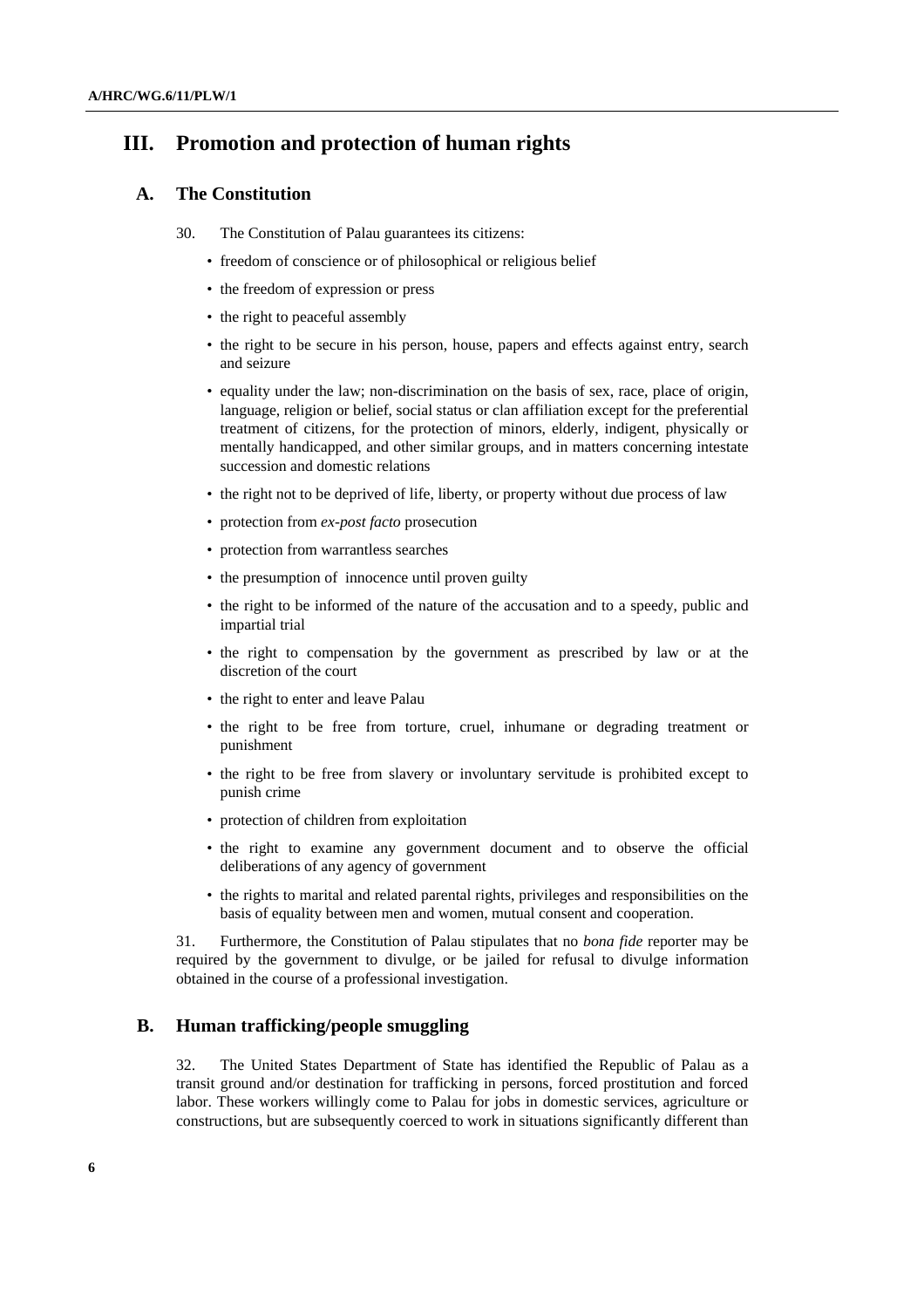what their contracts stipulate. Excessive hours without pay, threats of physical or financial harm, confiscation of their travel documents, and the withholding of salary payments are used as tools of coercion to obtain and maintain their compelled service. Some come to Palau expecting to work as waitresses or clerks, but are forced into prostitution in karaoke bars and massage parlors.

33. The Palau Bureau of Immigration and Bureau of Labor and Human Resources are formulating a plan to deal with labor applications and requirements for foreign labor contracts. One of the main concerns Palau has in dealing with foreign employment is the lack of any recognized recruiting agencies. The Palau Government is currently working with relevant embassies in Palau to address the problems of human trafficking.

34. Palau currently has in place a legislation that specifically deals with issues relating to human trafficking. The Anti-People Smuggling and Trafficking Act (*Title 17 Chapter 39 of the Palau National Code*) prohibits such practices, with penalties of up to 10 years imprisonment and a fine of up to USD 50,000 for exploiting or otherwise profiting from a trafficked person; up to 25 years imprisonment and a fine of up to USD 250,000 for trafficking involving force, fraud, or deception; and up to 50 years imprisonment and a fine of up to USD 500,000 for trafficking involving a child "by any means for the purpose of exploitation." There are also laws against slavery, fraud, and prostitution.

#### **C. Statelessness**

35. Children born of foreign parents adopted by Palauans cannot hold Palauan citizenship and are not accorded the same privileges as Palauans. An initiative to amend the Constitution to give eligibility of citizenship was rejected by popular votes in November 2008 general election. As a signatory to CRC, this issue is addressed in the Palau National Youth Policy.

#### **D. Domestic violence**

36. Palau has several statutes prohibiting and punishing violent behavior, but has no statute that specifically addresses domestic violence. This proposed legal reform has been repeatedly identified for nearly two decades. No action has been taken to enact such a law.

37. Currently, a Palau Family Protection Bill is pending in the Palau National Congress. The Bill aims to offer protection and create effective remedies to deter further acts of family maltreatment, including violence, abuse and neglect. The Bill also seeks to expand and strengthen the ability of police officers to assist victims and enforce the law effectively.

38. The Ministry of Health, Ministry of Education, Ministry of Justice and community stakeholders are collaborating efforts to address all issues on violence, alcohol and drugs at all levels of the community. Alcohol and drug abuse increasingly contribute to domestic violence. Domestic violence constitutes criminal assault, and while police may investigate and the Office of the Attorney General may prosecute, victims are often reluctant to testify in court due to dependency issues and family pressures.

39. The Victims of Crimes Assistance (VOCA) under the Ministry of Health is the only office dealing with the psychological trauma of domestic violence and crimes against children. For the last 10 years, the office has had only one staff who provides limited services to victims of crimes (child abuse, sex crimes, child neglect and domestic violence). Moreover, there is no facility to temporarily shelter and protect victims of violence (children, runaways, youth, women, elderly, neglected, disabled, etc.). Institutional capacity developments required for the VOCA office include improvement in its ability to collect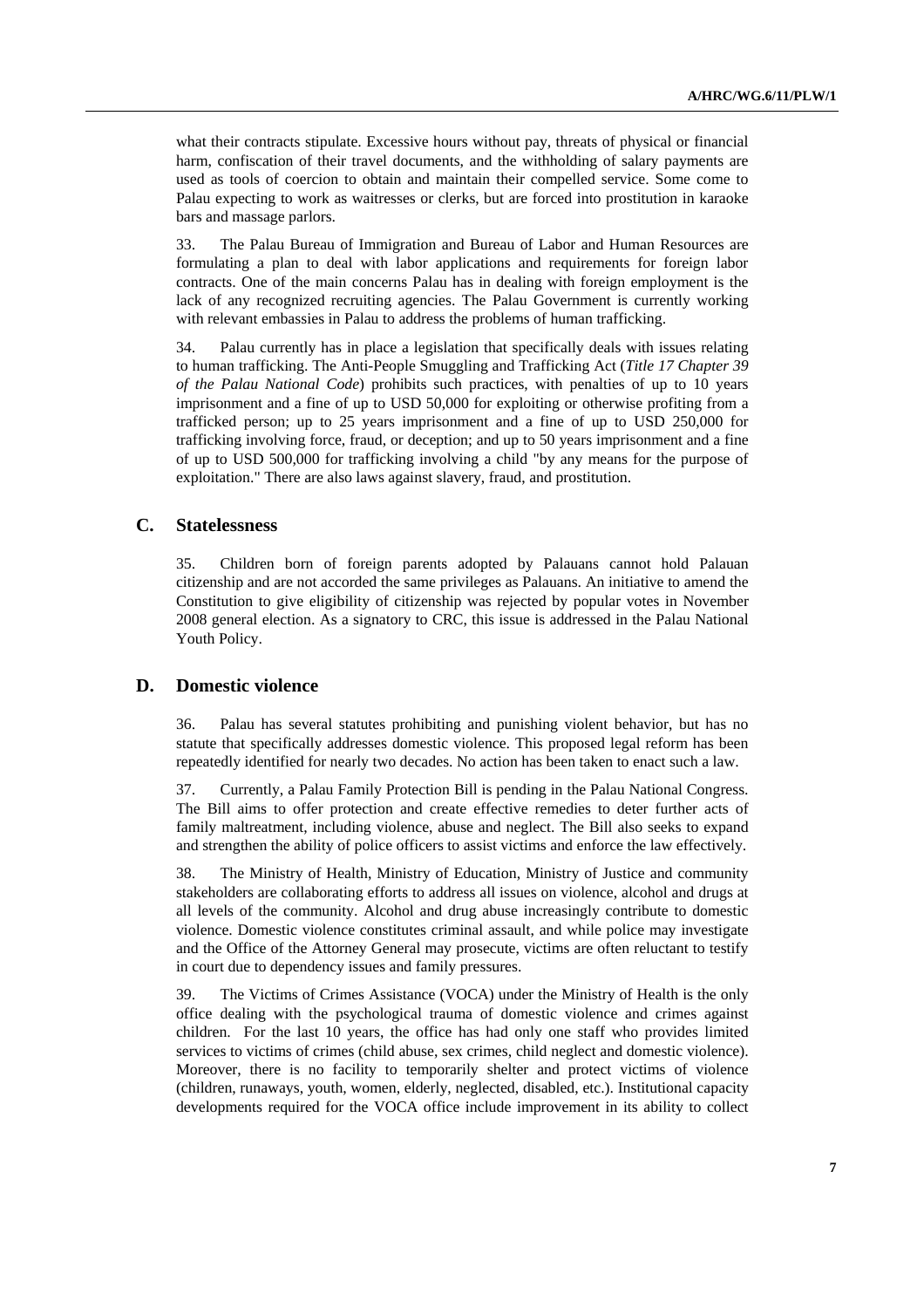data on domestic violence and crime statistics and preparation of medical reports compatible with international indicators to improve transparency and good governance in the public sector.

#### **E. Disabilities**

40. Palau has yet to ratify the Convention on the Rights of People with Disabilities (ICRPD).

41. A National Consultation was held with the UN ESCAP, PIFS and Pacific Disability Forum to work on the National Policy for Disabled People. Palau has presented its Draft Policy, which is under review by the Palau National Congress for its endorsement. The National Policy will assist in the development of the Palau Disability Framework for Action.

42. Currently, there is no database on vulnerable groups (disabled and elderly). Such a database would prove useful in tracking the whereabouts of individuals with disabilities. The National Emergency Management Plan, for instance, would need to include provisions to assist vulnerable groups in times of emergency.

- 43. The following legislations protect the needs of individuals with disabilities:
	- *RPPL No. 3–9* is an Act that provides for education, programs and services to children ages 0*–*21.
	- *RPPL No. 3–39* is an Act which prohibits discrimination against challenged persons of all ages.
	- *RPPL No. 5–13* is an Act which provides physically impaired individuals or individuals with disabilities better access to government facilities.
	- *RPPL No.* 6–26 is an Act which provides people with severe disabilities with monthly allowances.

44. The Republic of Palau is mandated to provide educational and vocational services for individuals with disabilities and to ensure that they are not discriminated against in employment either in the private or public sector. Although these national laws assist individuals with disabilities in some regards, many are still faced with limited opportunities and challenges in their communities. Individuals with disabilities still find it hard to find jobs or to obtain support for their special needs. The government is considering if the problem can be remedied by creating work programs and related public services to assist families and households of individuals with disabilities.

45. The National Government, through the Ministry of Health, has implemented various health initiatives<sup>1</sup>; however, intervention services for drug, alcohol and other substance abuse need to be improved. Enhancement of disability awareness also should become a priority for the National Government and improvements might require reforms on policies and legislation. Capacity building should be more inclusive of vulnerable groups. Better coordination of services and programs needs to be implemented.

46. Concerns have been raised regarding the vulnerable groups in emergency management plans. Building and zoning laws, even for public buildings, are not being enforced effectively. Some buildings do not have fire exits, and some do not have ramps or lifts for easy access of individuals with disabilities. The Government should come up with uniform building and zoning laws for all buildings to address these issues. However, lack of resources is a major challenge.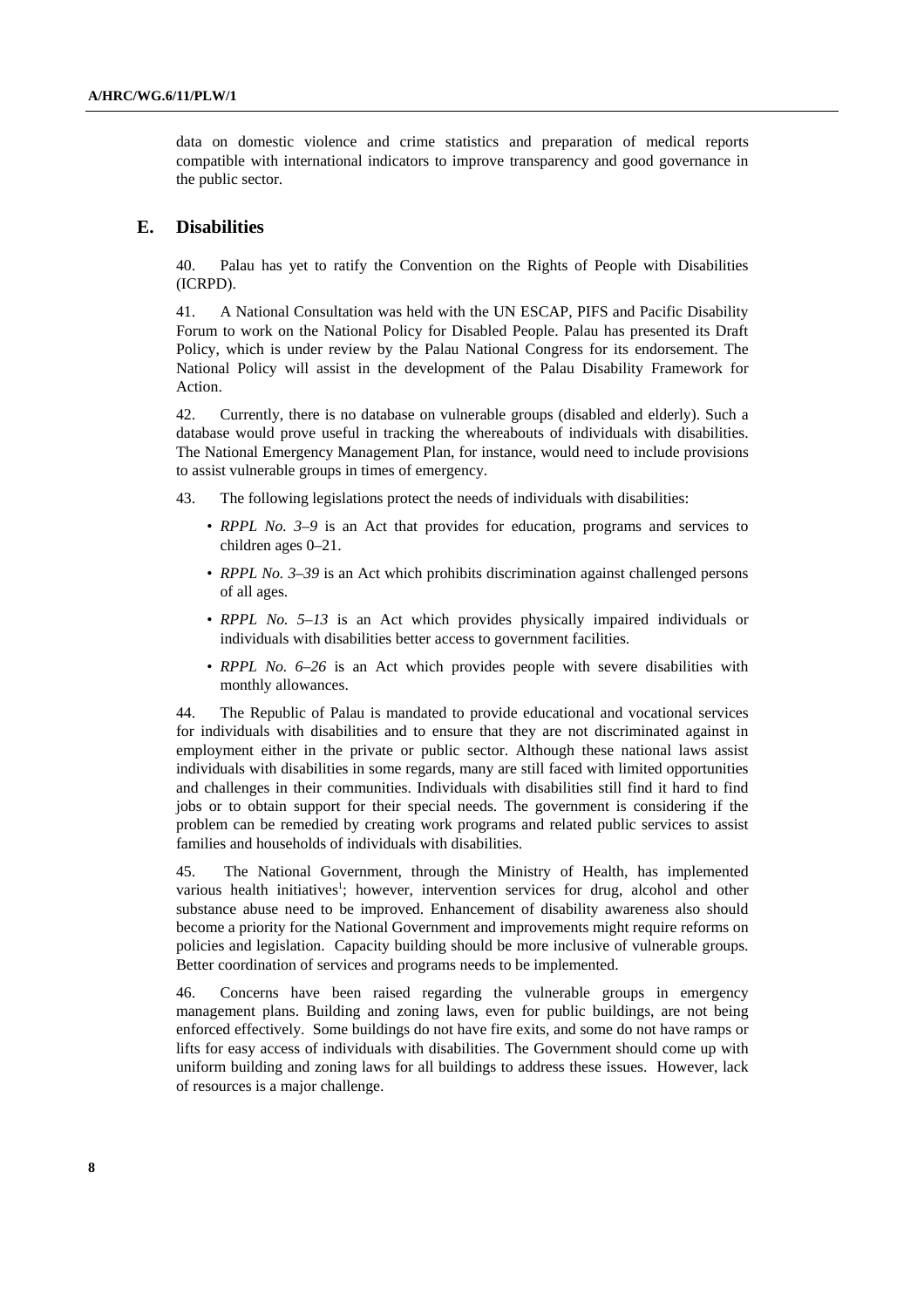47. The Government is aware of the need to improve and establish an inclusive educational system that involves all students, including individuals with disabilities, in regular school activities and the curriculum. The Ministry of Education needs to improve services to be more inclusive of individuals with disabilities.

#### **F. Children**

- 48. Palau has ratified the Convention on the Rights of the Child.<sup>2</sup>
- 49. There are also national laws established to ensure the protection of children:
	- *Title 22* of the Palau National Code provides for free, compulsory public education for all children ages 6–17, or until graduation from high school.
	- *RPPL No. 7–55* is an Act which provides for the elimination of spouse exemptions relating to child sexual abuse cases and amends the reporting requirements and penalties, to create a child hearsay exception, to allow close circuit television and to extend the statute of limitation.
	- *Title 21 Chapter 6* of the Palau National Code states that *"it is the policy of the National Government to provide for the protection of children who are subject to abuse, sexual abuse or neglect and who, in the absence of appropriate reports concerning their conditions and circumstances, may be further abused, sexual abused, or neglected by the conduct of those responsible for their care and protection."*

50. Palau's Child Abuse Law (*21 PNC Chapter 6* as amended by *RPPL 7-55*) defines abuse, neglect and sexual abuse; requires responsible officials to report suspected cases to the Office of the Attorney General within 48 hours; suspends the normal privileges of communications between spouses and doctors' clients in matters related to abuse; and provides for criminal penalties upon conviction ranging from a fine of not less than USD 1,000 to not more than USD 50,000 or imprisonment of not less than 6 months to 25 years or both.

51. The three National Government agencies responsible for intervening in suspected cases of abuse, neglect and sexual abuse are the Bureau of Public Safety, the Office of the Attorney General and VOCA (Victims of Crime and Assistance) within the Ministry of Health.

52. There is no legislation that specifically addresses exploitation of children via sexually explicit videos, movies, photos, and electronic images. There are anecdotal reports of children being exploited through payment for posing for sexually explicit photographs, but these reports could not be substantiated for this analysis.

53. Children with special needs are defined as persons between the ages of 0 and 21 years of age who need special assistance in education and related services beyond those required by most other children due to long term physical, developmental, behavioral or emotional conditions. This includes children with physical, mental, learning and emotional disabilities. There are approximately 300 such children currently on the registry in the Health Department, 189 of whom also receive special education services. Of the children served by special education, 15 are severely disabled, requiring either service in their home or in a specialized education facility.

54. Services for children with disabilities are coordinated by an Interagency Task Force headed by the Ministry of Health with membership from Special Education, Head Start, Behavioral Health, Vocational Rehabilitation, Physical Therapy, Out Patient Clinic and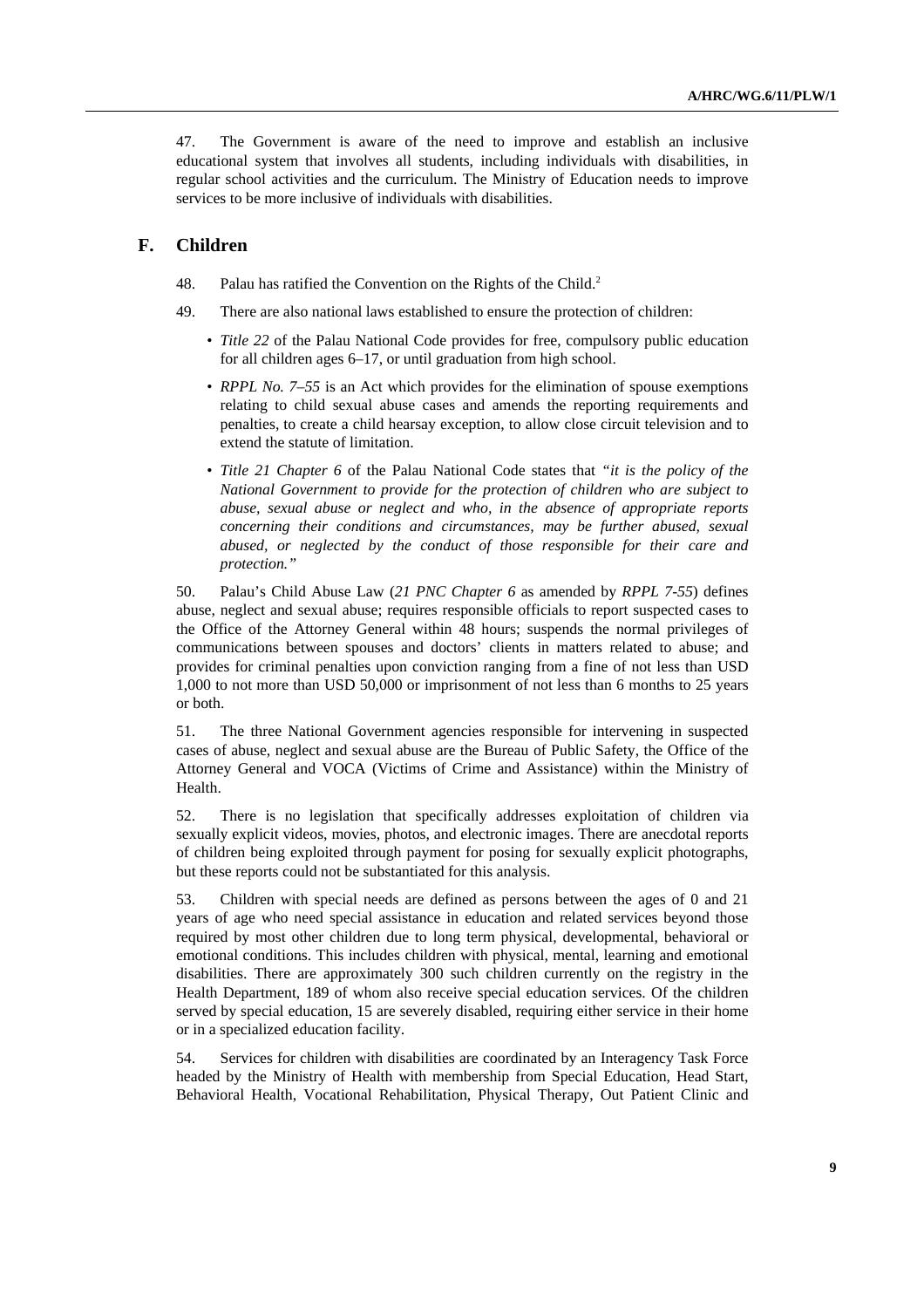Palau Parents Network. The purpose of the Task Force is to provide seamless child center services extending from birth to childhood.

55. Under the Palau Constitution (*Art V*), persons with disabilities are designated as a vulnerable group entitled to special consideration by government. The Handicapped Children's Act of 1989 (*22 PNC § 4*) requires the National Government to "provide education services to all children to enable them to live free and productive lives … (and) to provide full education opportunities and necessary support services to each handicapped child in order that the child acquires the skills and knowledge necessary to lead a fulfilling and productive life as a citizen of the republic."

56. The Act also designates mainstreaming as the strategy of choice for delivering services to the disabled, establishes the Interagency Task Force on Children with Special Needs and guarantees that, if Federal funds for Special Education services phase out, the Olbiil Era Kelulau will appropriate replacement funds from local revenues.

#### **G. Education**

57. Art VI of the Palau Constitution states that public education for citizens shall be free and compulsory. This is in line with the Convention on the Rights of the Child to which Palau is a party. Furthermore, the Palau National Code, Title 22, §101 states that the National Government shall "*provide for an educational system which shall enable the citizens of Palau to participate fully in the progressive development of the Republic as well as to gain knowledge in all areas" ... and that "the purposes of education in the Republic are to increase citizen participation in economic and social development., These skills include professional and vocational, as well as social and political abilities.*"

58. Addenda to the laws are the Education Master Plan, Health Master Plan, and Palau National Youth Policy.

#### **H. Youth**

59. The evolving progression from childhood to full maturity is recognized in the Palau National Youth Policy that defines youth as persons aged between 13 and 34 years. The law also recognizes the gradually evolving capacity of the youth. The law (*21 PNC§105*) states that an individual reaches the age of maturity on his or her 18th birthday. Eighteen is also used as the demarcation between childhood and adulthood in three other sections of the legal code:

- National Child Abuse and Neglect Act (*21 PNC §6*)
- Delinquent Child Act (*34 PNC §6105*) and
- Voting Rights (*PNC, Title 23*).

60. The National Youth Congress is the umbrella organization for youth groups in each of the 16 states of Palau.

61. Youth problems are mainly centered on unemployment, substance and alcohol abuse, and external influences. Youth in Palau need to be more involved in the development of the country. A National Youth Policy has been developed to assist the youth in addressing these challenges.

62. Palau National Youth Policy Mandate #2 states that "*the nation shall ensure safe, healthy and enjoyable passage through the youth period by developing strategies to maximize physical, spiritual and mental health, paying special attention to addressing the*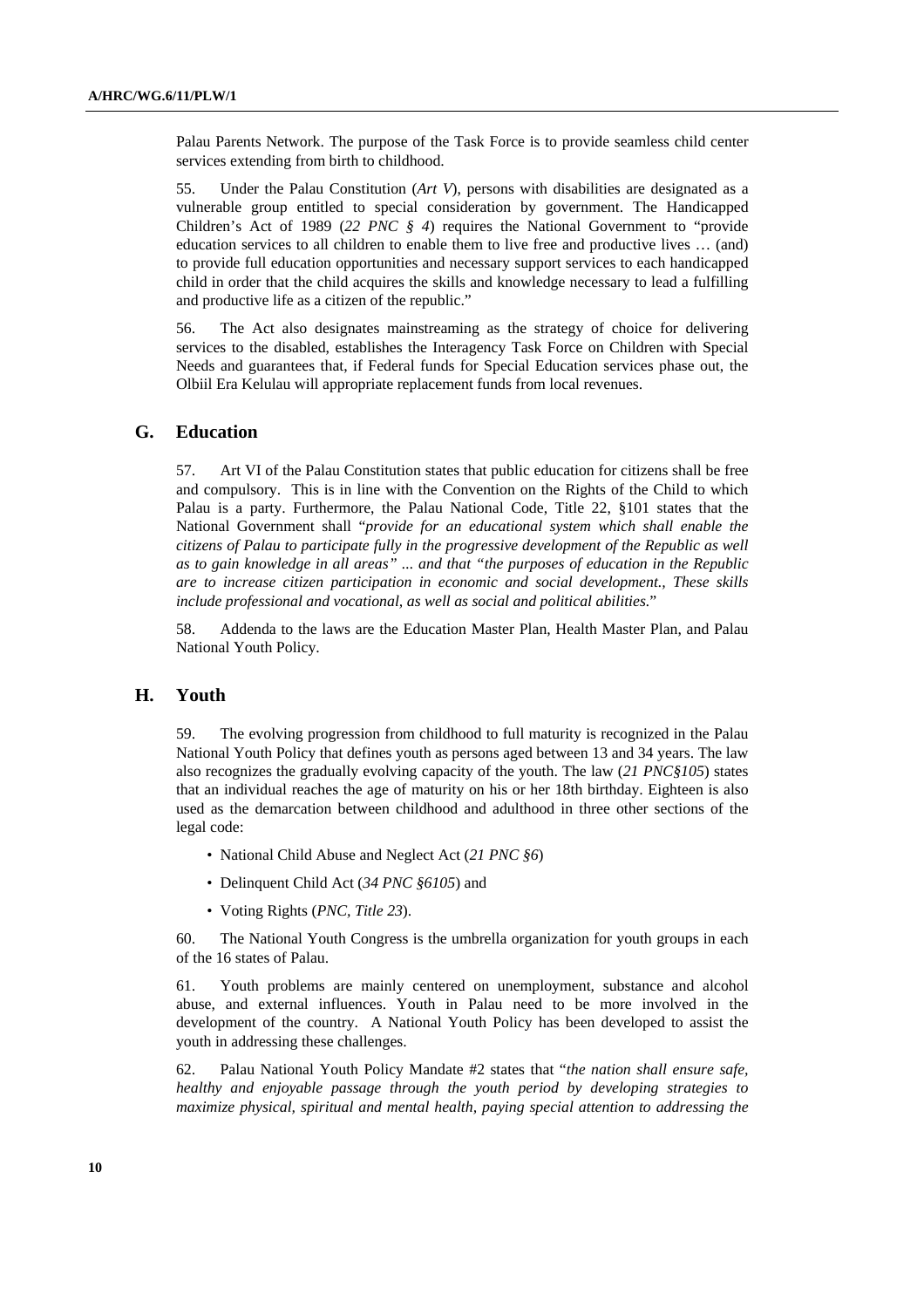*issues of substance abuse, depression and suicide.*" The Convention on the Rights of a Child, Art. 36, states that a child has the right to protection from; "all form of exploitation prejudicial to any aspects of the child's welfare." The Palau Master Plan, Medium Term Development Strategies, Health Master Plan, and Education Master Plan are all in line with the Pacific Youth Strategies and the Millennium Development Goals.

# **I. Poverty**

63. The Republic of Palau Constitution protects and guarantees the rights of its citizens to sustainable security and livelihood.

- *Under Art IX, §5(20)* of the Palau Constitution, the *Olbiil Era Kelulau* (the Palau National Congress) is mandated to provide for the general welfare, peace and security for the people of Palau.
- *Art VI* of the Palau Constitution states that the Government shall take positive action to promote the health and the social welfare of the citizens through the provisions of free and subsidized healthcare.

64. According to the ADB-Country Partnership Strategy Palau 2009-2013, 25 per cent of the population is below the national basic needs poverty line. The depth of poverty is similar to the regional average. Income distribution across Palau is fairly even with regards to household income.

#### **J. HIV/AIDS**

65. Since testing and surveillance were implemented in 1989, only eight persons have been identified as HIV-positive in the Republic of Palau. Confidential testing and referral are conducted at the Belau National Hospital in the Family Health Unit (Family Planning; Antenatal Clinic) and at the Communicable Diseases Unit. A clinic was set up in 2007 at Palau Community College campus to provide free counseling, testing and referral. A resource center at the same college campus location was also set up in 2007 for education, information, referral and distribution of condoms. Rapid test kits are used for initial testing with preliminary confirmatory tests conducted in Palau using repeated rapid tests and ELISA tests. All such testing is voluntary and services are free. HIV and STI cases are reported to the Reportable Diseases Surveillance System at the Ministry of Health (MOH).

66. There has been some notable success in the work on HIV/AIDS. More than 3,000 condoms were distributed from March to December 2007 and 353 people visited the Resource Center from September to December 2007 for HIV/STI counseling, testing, referral, and care services.

67. A youth peer mentor program was established in 2007 to educate and to recruit youth for testing and condom distribution. There is universal screening known as "Preventing Mother to Child Transmission" (PMTCT) that has been implemented for pregnant women. There is also screening of all donated blood. Privacy, confidentiality and consent are key elements in testing, counseling and referrals.

68. Key challenges include high mobility of the population which makes it difficult to engage in sustainable prevention activities, community attitude towards high risk behavior (multiple partners), low prevalence of condom use and HIV/STI being perceived as a foreign problem.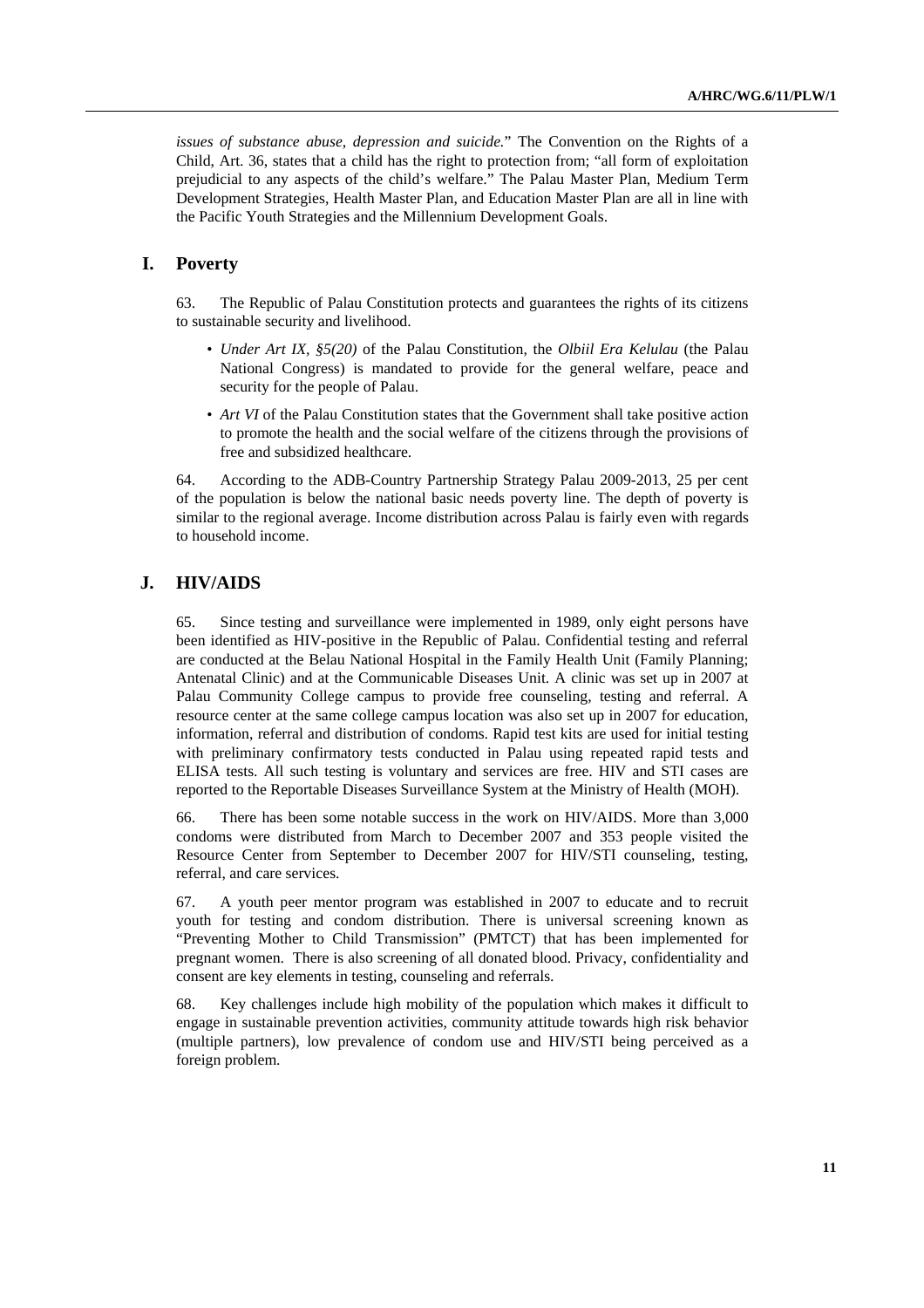#### **K. Women**

69. The Palau Constitution and *Title 1* of the Palau National Code guarantee women equality.

- *"Every person shall be equal under the law and shall be entitled to equal protection. The government shall take no action to discriminate against any person on the basis of SEX, race, place of origin, language, religion or belief, social status or clan affiliation, except for the preferential treatment of citizens."* (Palau Constitution, *Art IV, §5*, emphasis added)
- *"No laws shall be enacted… which discriminate against any person on account of race, sex, language or religion, nor shall the equal protection of the law be denied."* (*1 PNC §407*).

70. Despite the constitutional protections, two laws have been identified that discriminate against married women – one with respect to rape and the other with respect to inheritance.

- *"Every person who shall unlawfully have sexual intercourse with a female, NOT HIS WIFE, by force or against her will, shall be guilty of rape, and upon conviction thereof shall be imprisoned for a period of not more than 25 years."* (*17 PNC §2802*, emphasis added).
- *"In the absence (of a will)… lands held in fee simple… shall, upon the death of the owner, be inherited by the owner's oldest legitimate living male child of sound mind, natural or adopted, or if male heirs are lacking, the oldest legitimate female child…"* (*25 PNC §301*).

71. *17 PNC §2802* does not extend to the wife of the perpetrator the same level of protection against coerced sex as it extends to another woman.

72. *25 PNC §301* discriminates against a wife whose rights to inherit property acquired during marriage are not recognized. It also discriminates against female children whose rights to inherit are recognized only in the absence of male children.

73. Despite having high traditional status for women, Palau has not yet ratified the Convention on the Elimination of All Forms of Discrimination Against Women (CEDAW). After many years of protracted debate, a resolution to ratify CEDAW was approved by the Senate in 2008 but has not been approved by the House of Delegates. While there are several reasons for lack of action on CEDAW, the underlying issue is that Palauan women have not spoken with a unified voice in favor of ratification. Discussions and consultations are ongoing in this area. Although women have not been successful in achieving elected positions in the past, they are increasingly being appointed to senior government positions and winning elected positions.

74. Palauan women maintain significant traditional roles in this matrilineal society. Palauan women have progressed in the area of education, in both public and private sector employment and in other areas of public participation. Women make decisions on the selection of traditional chiefs and allocation of resources.

75. Modern changes have affected the traditional lifestyles, which include the increasing use of foreign workers. Though the traditional structures enhance women's position in society and their participation in the public and private sectors, there remain areas where special affirmative action for women is needed.

76. Issues that need to be addressed relate to domestic violence, lack of specific legislation relating to women's working conditions, sexual discrimination in the workplace, and land and property ownership.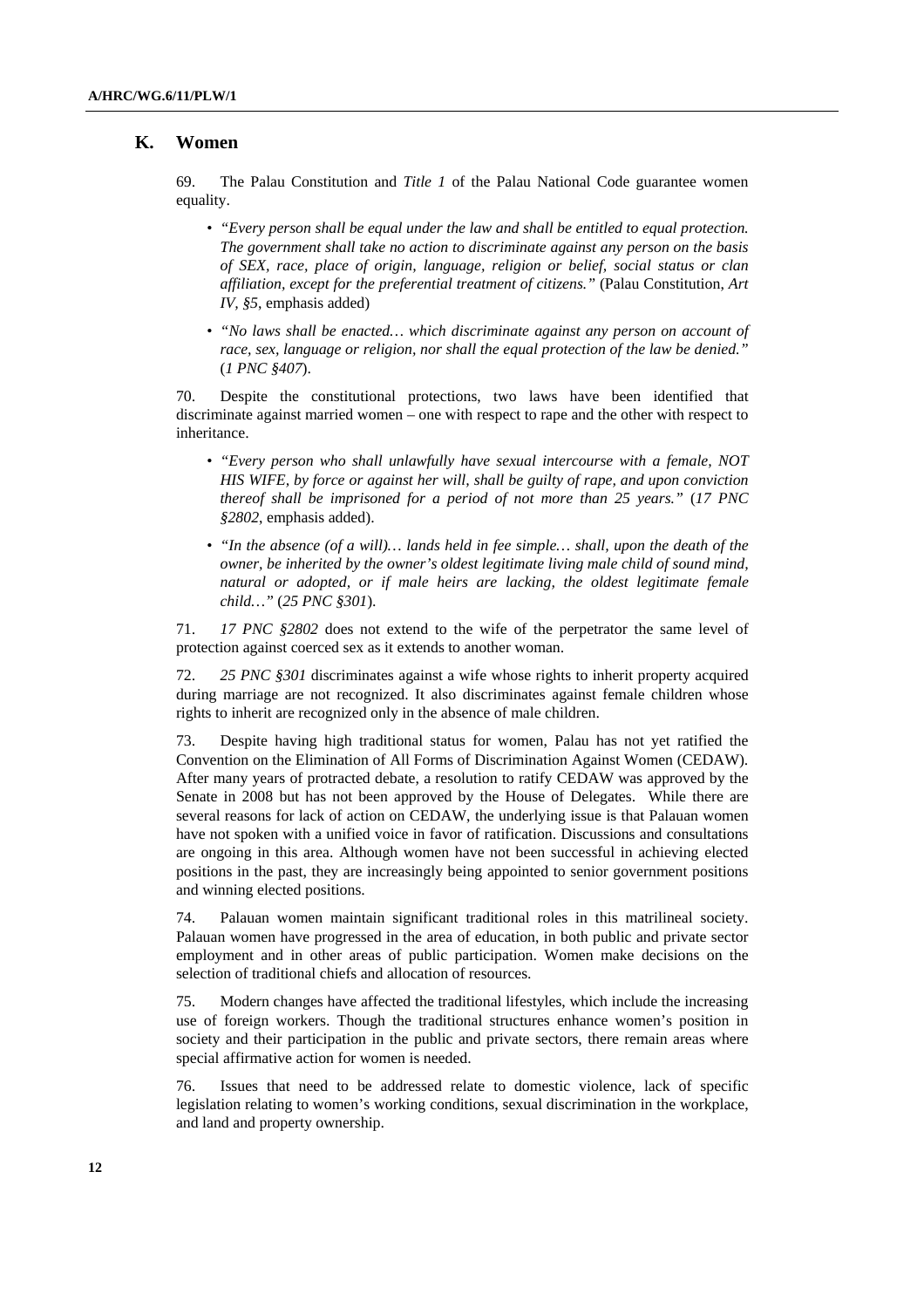### **L. Labor/foreign and local workers**

77. The unemployment rate in Palau, based on the 2005 census, was at 4.2 percent. Most available employment is in the private sector, but because of low salary and minimal benefits, most Palauans look for work in the National Government or abroad. These factors discourage many well educated and highly skilled Palauans living abroad from returning home. Minimum wage is currently set at USD 2.50 an hour for locals while foreign workers are on a contractual basis enforced by the National Government. Foreign laborers are often provided housing, medical, food, transportation benefits.

78. Available jobs are often given to foreign laborers as they are skilled and cheaper to employ, especially those from the Philippines, China and Bangladesh. Even though employers are required by *RPPL 3-34* and Palau National Code (PNC) *Title 28* to hire a certain percentage of Palauans, enforcement needs to be improved to ensure the employers hire Palauans. Comprehensive laws need to be developed and implemented to protect the local workers.

79. Wages in all employment sectors need to be adjusted to reflect the high cost of living. If the wages are not adjusted, some measures need to be taken to ensure workers can afford the high cost of living.

#### **M. Food security**

80. Food security has become a big concern in Palau due to several factors including climate change. The Bureau of Agriculture neither has information on food stocks in Palau nor comprehensive studies on agriculture. The Bureau of Agriculture needs to build its capacity to collect data on food stock on a continual basis, as well as identifying vulnerable areas in case of extreme sea level rise or heat waves. The Government also needs to look into the promotion of subsistence activities like farming, albeit with better studies on agricultural produce based on soil quality for different produce and other alternative plants.

81. The National Government has endeavored to have studies and plans formulated to address all these issues stated above. These plans and studies are complete and are in various stages of implementation. Implementation of these plans will improve Palau's economic, social, education, health, and agricultural well-being.

Existing studies and plans include the following:

- National Master Development Plan 2020
- Economic Development Plan
- Public Sector Improvement Plan
- Millennium Development Goals Initial Status Report 2008
- Situation Analysis of Children, Youth and Women 2008
- Poverty Analysis of the 2006 Household Income and Expenditures Survey Final Report, etc.
- Protected Area Network
- Green Revolution
- Pacific Plan.

82. Agriculture (crops and livestock) in Palau is mainly practiced on a subsistence level. Agriculture production also plays a significant role in social obligations of the Palauan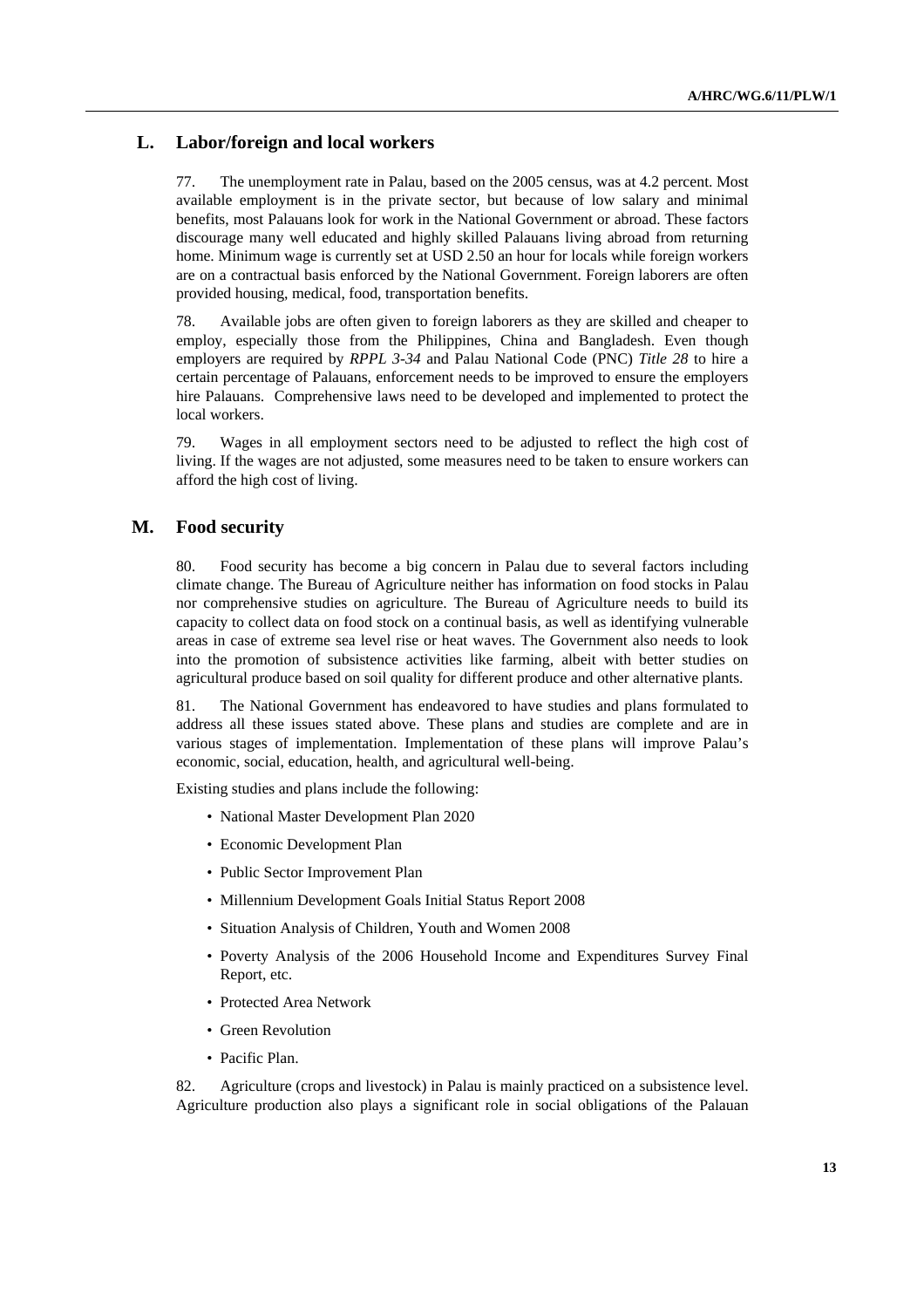culture with respect to food exchanges. However, although the characteristics of Palau offer considerable potential for local agricultural production, the commercial potential of the sector has historically been given little meaningful attention and agriculture was previously neglected as a government policy priority. As a result, the country is highly reliant on imported food.

83. Palauans face threats to both food security and financial security. These are exacerbated by increasing reliance on imported foods to meet everyday needs and social obligations. Commercial food production of fruits and vegetables, including traditional crops, is constrained by a number of factors - most notably the cost of operations and lack of market access. The lack of outlets for agricultural products has led to the need for capacity strengthening in the market chain.

84. Absence of land use plans and legislation has had a range of consequences that have contributed to land degradation. These consequences include inadequate planning for population growth and subsequently poor land use planning, the construction of the Compact Road, drought, invasive species, rising sea level, loss of soil fertility, watershed degradation, wild fires, and unsustainable development activities.<sup>3</sup>

### **N. Culture**

85. The Constitution of the Republic of Palau recognizes and protects the role of Palau's culture and traditions.

- *Article V,* § *1* of the Palau Constitution under "Traditional Rights" states that government shall take no action to prohibit or revoke the role or function of a traditional leader, as recognized by custom and tradition, nor shall it prevent a traditional leader from being recognized, honored, or given formal or functional roles of any level of government.
- *Article VIII,* § 6 of the Constitution of Palau states the Council of Chiefs composed of traditional chiefs of each of the States shall advise the President on matters concerning traditional laws, customs and their relationship to this constitution and the laws of Palau.
- *Article XIII,* §*1* of the Constitution of Palau states that the Palauan traditional languages shall be the national languages. Palauan and English shall be the official languages.
- *Constitutional Amendment 25*: The Palauan language prevails over English language in case of conflicts in interpreting the Constitution.

86. The Palauan culture plays a strong and intricate part of the identity and place of every Palauan and community. The Bureau of Arts and Culture under the Ministry of Community and Cultural Affairs is responsible for the preservation of language, culture and traditions of Palau. In recent years, it has embarked on projects aimed at retaining cultural practices, handicraft making and traditions. Policies and strategies are being developed to strengthen and support this work.

87. The changes in the economic, social and governance structures in Palau have led to occasional conflicts over the roles and decision-making between elected and traditional leaders. However, in many instances, the traditional and modern systems work together to preserve and promote cultural and national heritage.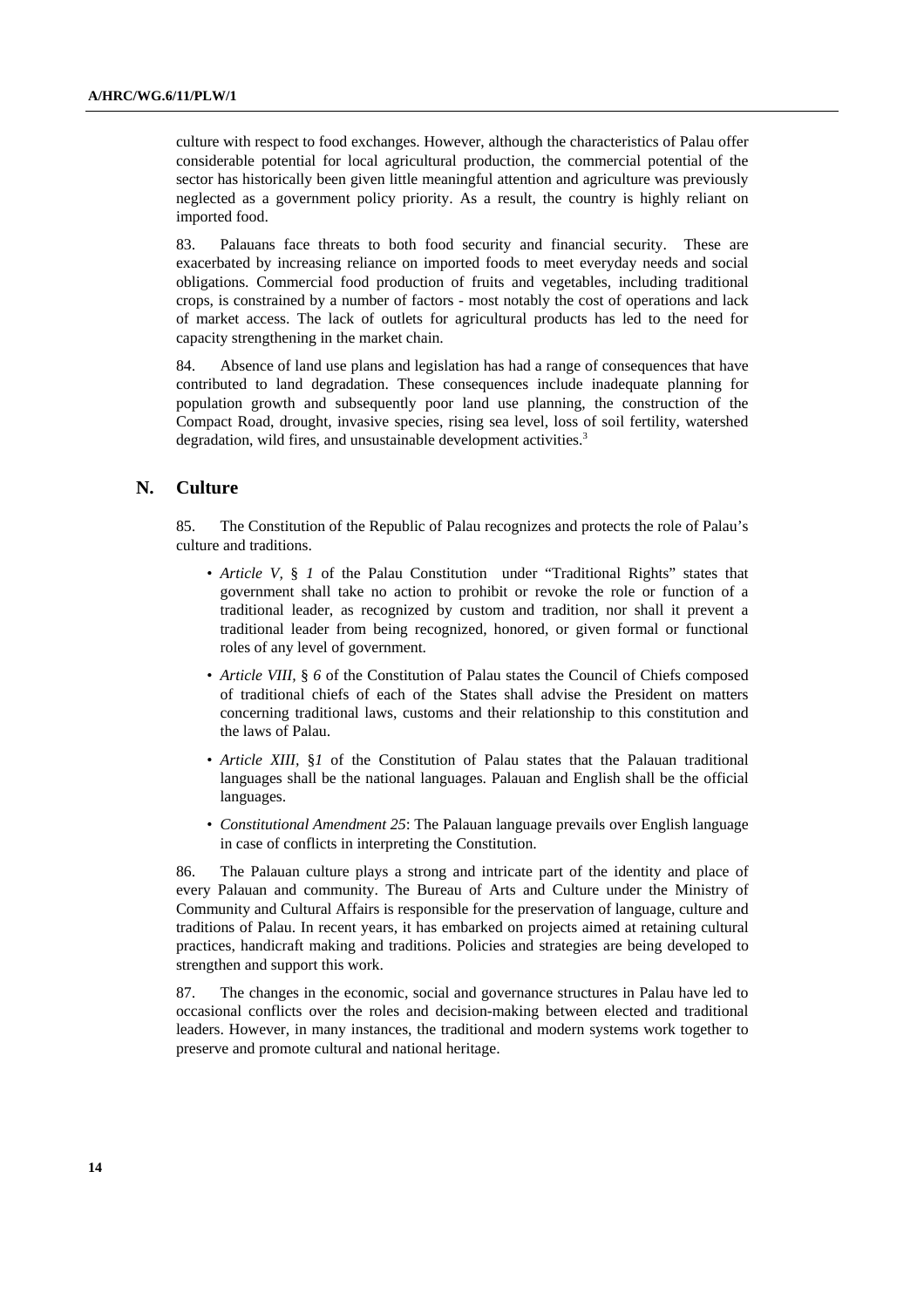# **IV. Identification of achievements, challenges and constraints**

## **A. Convention on the rights of the child**

88. The Republic of Palau ratified the Convention on the Rights of the Child on 04 August 1995. The Convention, with its holistic progressive improvements for the survival, development, protection, and participation rights, has proven a most useful "road map" for Palau's child advocacy. When the concept of rights of children was first introduced in the 1990s, it was somewhat contentious; over time, most Palauans have come to accept it. The Palauan term used to convey rights is actually a phrase "*ulekerreuil a llemeltel a klechad er a ngalek*" (literal translation "nurturing the rights of humanity in the child").

89. A Health Plan and an Education Master Plan have been developed and are aligned with the articles of the Convention.

90. Although progress has been made towards our obligations to the Convention, Palau still lacks resources to oversee the development and progress of the Convention at the national, regional and international levels.

### **B. Freedom of Information (FOI), expression or press**

91. The Constitution of the Republic of Palau under *Art IV, §12* guarantees citizens the right to examine any government document and to observe the official deliberations of any agency of government. Furthermore, *Art IV, §2* of the Palau Constitution states that "*the government shall take no action to deny or impair the freedom of expression or press. No bona fide reporter may be required by the government to divulge or be jailed for refusal to divulge information obtained in the course of a professional investigation.*"

92. However, the challenge and constraint lie in the enforcement of this Constitutional right. Public awareness and education on *Art IV, §12* of the Constitution of Palau will require the full partnership of both civil society and government.

93. The Republic of Palau needs financial and technical assistance from the International Community in relation to promoting public awareness on FOI and implementation and enforcement of this Constitutional right.

### **C. Legislation on human trafficking**

94. The Republic of Palau has a specific, modern and updated legislation on human trafficking in line with the Constitution of the Republic of Palau under *Art IV, §10*, which forbids torture, cruel, inhumane or degrading treatment or punishment and also §11, which further forbids slavery or involuntary servitude.

95. The Bureaus of Immigration, Labor and Human Resources and Public Safety, and the Office of the Attorney General are responsible for combating human trafficking. The Republic needs to provide sufficient resources for these Agencies to combat these sophisticated cases.

96. The Republic of Palau needs assistance from the International Community in combating multi-jurisdictional human trafficking cases.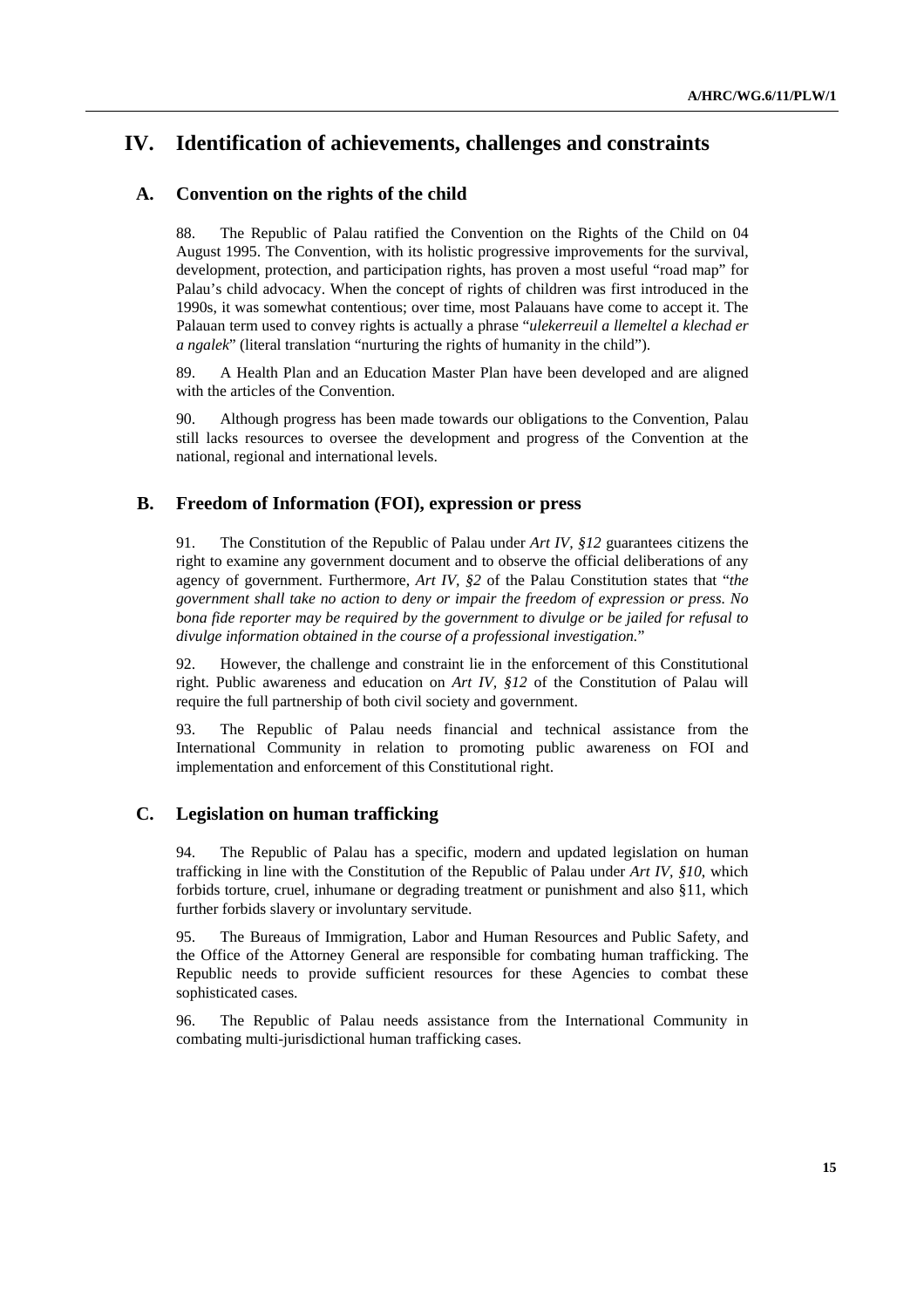#### **D. Environmental conservation and protection**

97. *RPPL No. 6-39* established a Protected Area Network (PAN). This national law is a response to the need to protect and conserve the bio-diversity of Palau's environment. The law enables the National Government to assist states that seek to designate areas of significant bio-diversity and unique habitats for protection. It facilitates access to funding and programs for the states. The National Government acts as the conduit for funding to the states. The National Government also facilitates cooperation among the states where areas of high bio-diversity and unique habitat cross state boundaries. The Protected Area Network incorporates the following considerations: bio-geographic importance, ecological considerations, naturalness, economic importance, social importance, scientific importance, international or national significance, feasibility of management and protection and duality or replication.

98. Since ratification of the UNCCD, the Republic of Palau has completed its National Action Program (NAP) to combat land degradation in 2004. The following are priority program activities for sustainable land management practices: providing enabling conditions, establishing land degradation inventory and monitoring, promoting agro forestry, rehabilitating degraded lands, improving water delivery system and increasing water conservation activities, monitoring and evaluating climatic variations, empowering local communities and institutions, and establishing sustainable land management plans.

99. Sustainable Land Management Medium Sized Project (SLM MSP) is a United Nations Development Programme / Global Environment Facility (GEF) funded endeavor through Palau's membership to the UNCCD. The aims of this program are to develop partnerships with local institutions, community and non-governmental organizations, including gender and youth groups, the private sector, and all government sectors, in order to effectively implement sustainable land practices and measures and to address national and state policy gaps in natural resources use and management by developing sustainable land use management plans, as well as regulatory and policy plans that equitably engage stakeholders at all levels.

100. The overall objective is to help build capacity at the national, state, and community levels across sectors to effectively address sustainable land management and land use planning that will assist Palau in the achievement of sustainable development as outlined in the Medium Term Development Strategy (MTDS).

#### **E. Millennium Development Goals (MDG) report**

101. Based on the Palau MDG Report 2008, Palau is expected to accomplish its targets by 2015. Initial progress by Palau on its MDG goals include:

- halving of the proportion of people suffering from hunger (MDG1 Eradicate Extreme Poverty and Hunger)
- elimination of gender disparity in education (MDG3 Promote Gender Equality and Empowerment)
- reduction of infant (<5 years-old) mortality by 2/3 (MDG4 Reduce Child Mortality)
- reduction of maternal mortality by 75 per cent and achieved universal access to reproductive health services (MDG5 Improve Maternal Health)
- making antiretroviral therapy widely available to persons with advanced HIV infection; halting and beginning to reverse the incidence of tuberculosis (MDG6 Combat HIV/AIDS, Malaria and other diseases)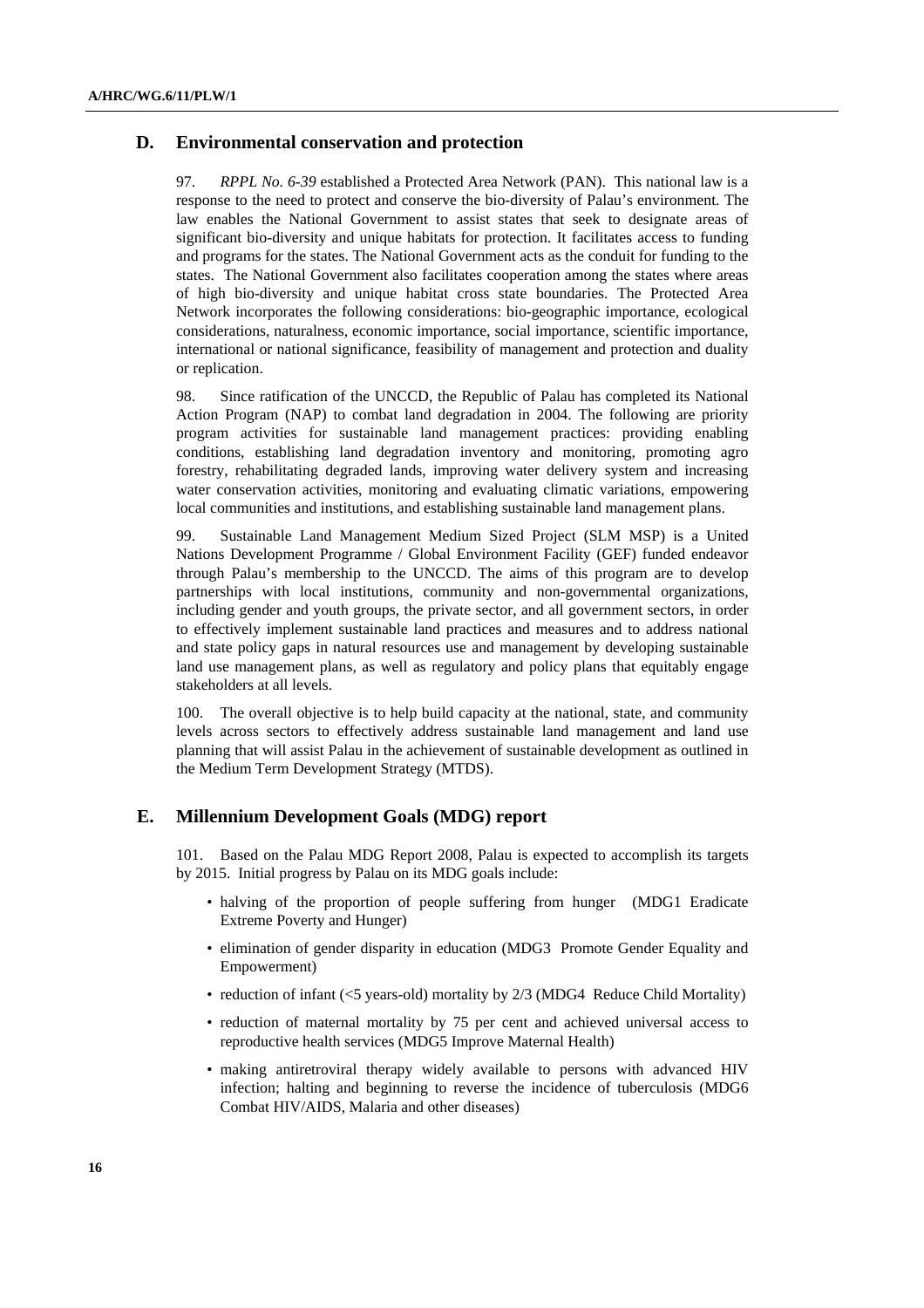- integrating principles of sustainable development into policies and programs; preserving bio-diversity; halving the proportion of the population without sustainable access to improve drinking water and sanitation; achieving by 2020 significant improvements in the lives of urban slum dwellers (MDG7 Ensure Environmental Sustainability)
- making benefits of technology widely available (MDG8 Develop a Global Partnership for Development)

102. With the above initial progress, Palau has yet to accomplish its targets with the following:

- MDG1 Eradicate Extreme Poverty and Hunger halve the proportion of people living below the national poverty line; achieve full and productive employment for all including women and young people.
- MDG2 Achieve Universal Primary Education All children will complete a full course of primary education. (Palau has added another target, which is that all children will complete a full course of secondary education.)
- MDG3 Promote Gender Equality and Empowerment Promote gender equality and empower women.
- MDG6 Combat HIV/AIDS, Malaria and other diseases- Halt and begin to reverse the spread of HIV and AIDS. Halt and begin to reverse the prevalence of non communicable disease.
- MDG8 Develop a Global Partnership for Development- Develop open, rural based predictable, non discriminatory trading and financial system, provide access to affordable essential drugs.

103. Though Palau has achieved significant progress in implementing some of the MDGs, it faces challenges and constraints to fully accomplish the MDG targets. This is due to lack of a central monitoring body, technical capacity and collaboration among relevant agencies working to ensure the MDG targets are achieved. Furthermore, due to budget constraints, limited resources and human capacity, Palau is unable to move expeditiously to fully accomplish MDG targets. Government Ministries and other relevant agencies often work only on their focused priorities due to constraints faced on pressing issues such as climate change and on developing national goals for economic growth and development as a young nation. These constraints set limits on achieving the MDG targets by 2015. Additionally, needed legislation and policies relating to these areas have yet to be initiated and implemented.

# **F. Climate change**

104. Climate change is a threat to the livelihood and human rights of the Palauans. As a small island nation surrounded by a vast ocean, climate change is not just a human rights issue but one of security and continued existence. Through Executive Orders, Palau has put in place mechanisms to deal with issues relating specifically to climate change.

• The Office of Environmental Response and Coordination (OERC) was established by Presidential *Executive Order 189* to oversee environmental issues, response and coordination and is the focal point to the three conventions: United Nations Framework Convention on Climate Change (UNFCCC), United Nations Convention on Bio-diversity (CBD) and United Nations Convention to Combat Desertification (UNCCD).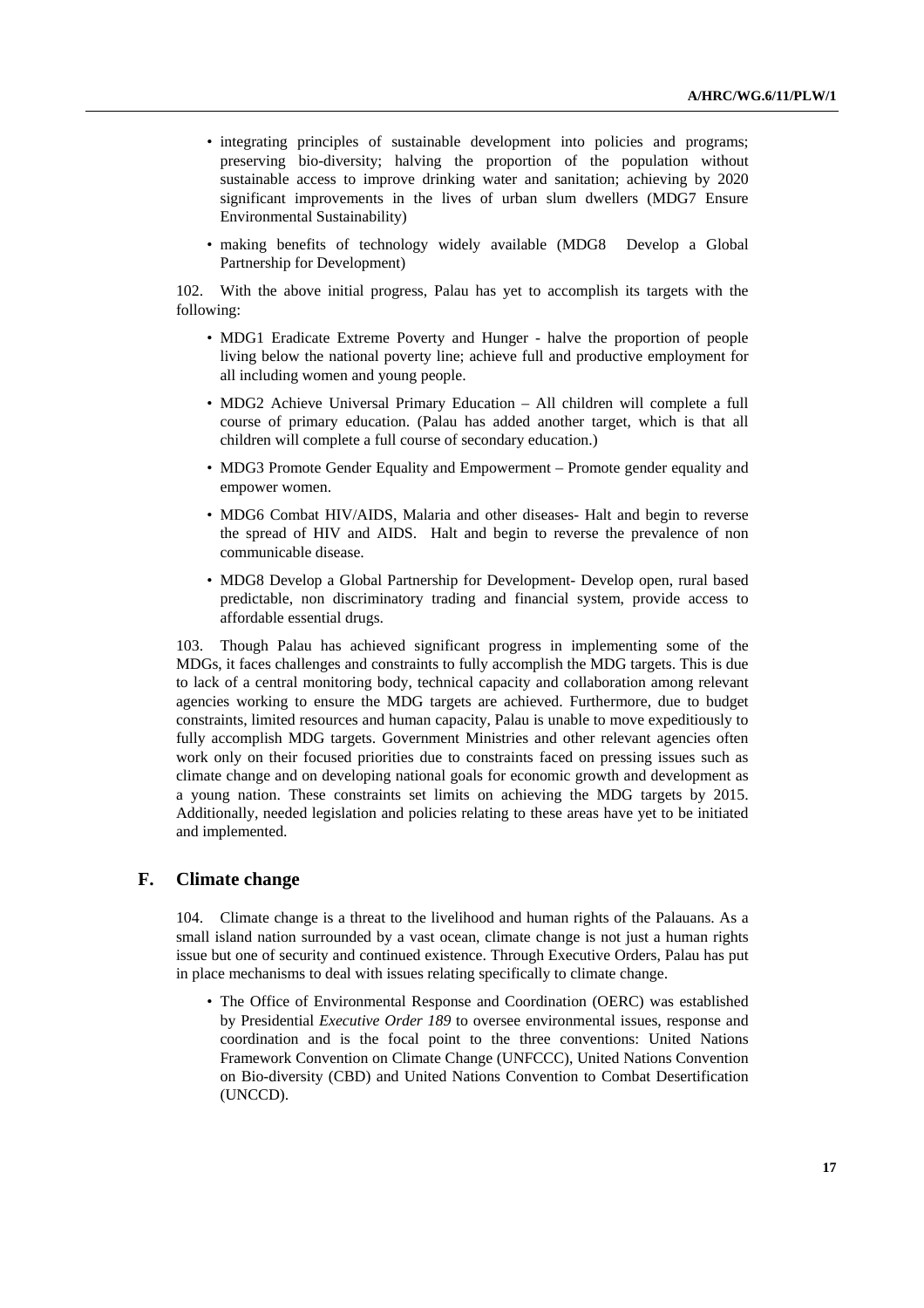• *Executive Order 205* established the National Environmental Protection Council, which is the coordinating body consisting of government and non-government members collaborating, implementing and monitoring environmental goals and programs.

105. Although our contributions to the global effects of climate change are minimal, there is a need for the Human Rights Council to recognize the severity of the effects of climate change on the people of Palau. Palau faces impacts of climate change including, but not limited to, sea level rise, coral bleaching, soil erosion, farm land degradation, landslides, severe droughts, changing weather patterns and impact on food sources.

106. There is a need for the International Community to assist Palau in building its capacity to address the effects of climate change.

# **V. Key national priorities, commitments and initiatives**

#### **A. National priorities**

- National Master Development Plan
- Implementation of Renewable Energy Plan (GEM), protection and conservation
- Promotion of foreign investment and economic prosperity
- Domestic Violence Bill in Congress
- Ombudsmen Bill
- National Action Plan on the Advancement of Women in Decision Making Processes
- Supporting of the Regional Action Plan on the Advancement of Women in Decision Making Processes
- Ratification of CRPD (Convention on the Rights of People living with Disability)
- Energy Policy
- Green Revolution

### **B. Commitments**

- Implementation of MDG Targets by 2015
- Medium Term Development Strategy (MTDS)
- The Pacific Plan
- Universal Declaration of Human Rights
- Convention on the Rights of the Child

# **VI. Expectation of Palau in terms of capacity building and request for technical assistance**

107. The Palau Government requests the international community to kindly consider providing the following:

• technical assistance on the promotion and education of human rights treaties